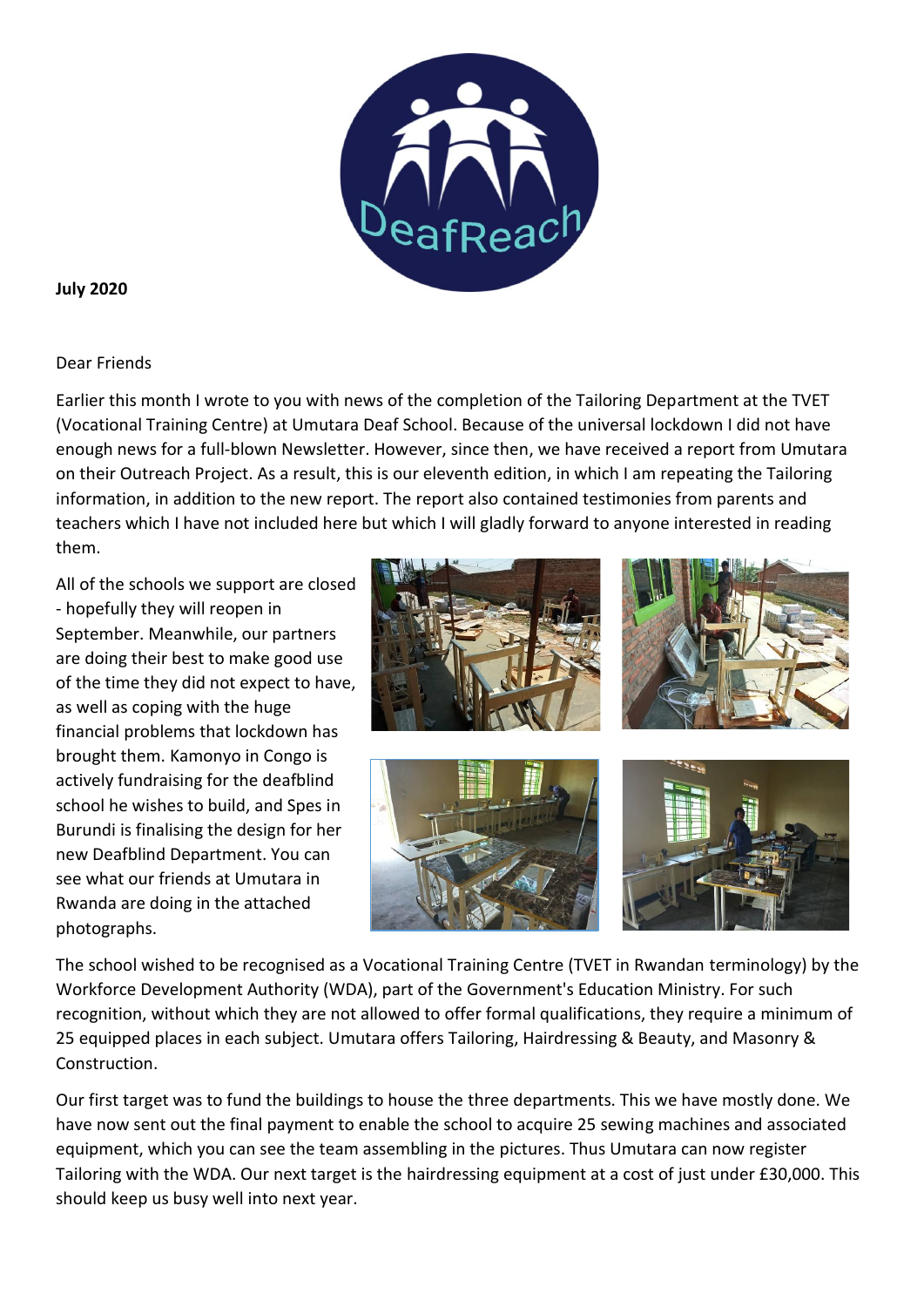A group of our trustees has provided funds for a project run by a Young Deaf Group in Burundi, providing food and health care to vulnerable individuals in their area.

Thanks to everyone who has supported us, not least those who supported the purchase of equipment and the Food Bank, which I am pleased to report is still going strong. In addition to this, the Umutara staff have been able to visit some of their pupils at home to help them continue with their studies. The report follows.

Finally, we held a DeafReach Trustees' meeting during the last week of June, at which it was decided that DeafReach and Aurora Deaf Aid Africa (ADAA) would amalgamate. ADAA is not deregistering with the Charity Commission at this stage. We are going to defer this for a year or two while we see how well the amalgamation works.

We hope you are managing to deal with this difficult situation and not getting too fed up!

All good wishes

Rod Clark, Chairman



# **Umatara's School Closure and Outreach Programme**



During this period, in which all children are with their families until September, the Ministry of Education established programmes to help students via radios and television.

These programmes were designed to help a large number of students in the country and deaf children were not forgotten, as the programmes included sign language interpreters. One of these is Omar Kayigi, the Headmaster of Umutara. However, quite a number of students were unable to make use of this as they come from very poor families who do not have a television.

Friends of Handicap in Rwanda knew that most of their pupils came from such families and that they would not be able to make use of the TV broadcasts. As a result, it established a series of weekly visits to those children who could be reached. DeafReach makes a grant towards children's food and teachers' salaries each year, and we were pleased to transfer the money saved on school meals to supporting the costs of this programme.

## **The main elements of the Outreach Programme**

Teaching the children so that they can continue to be at the same level in terms of studies as others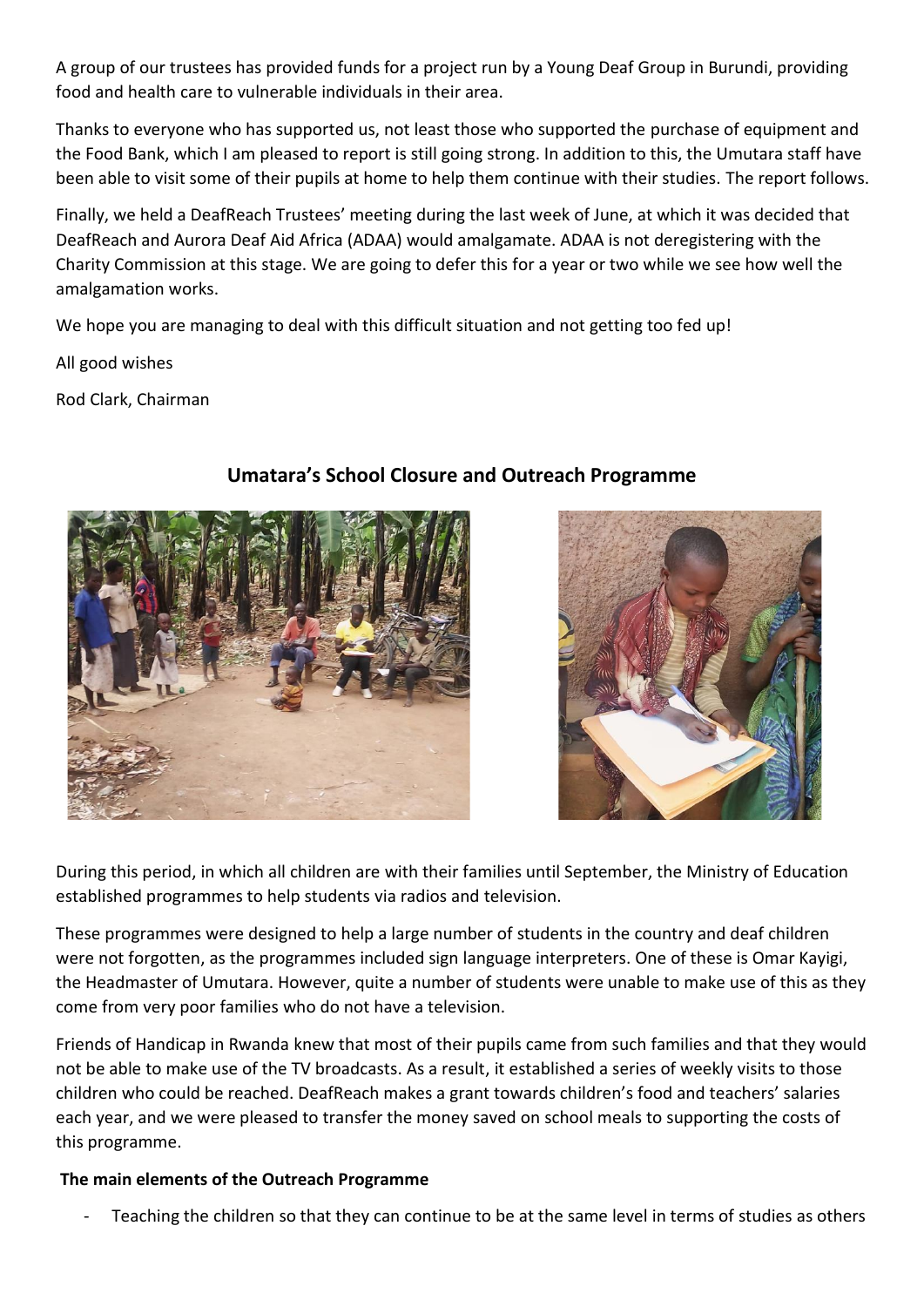- Demonstrating to families how they can help with their children's education during lockdown
- Training the parents about all aspects of safeguarding children
- Explaining to children that Covid-19 is a pandemic and the ways in which they can prevent themselves from catching it
- Encouraging parents to prepare their children to attend school on time in September with the required school materials
- Training the family in basic sign language.



**Omar interpreting on TV and teaching children at home**

### **The common problems that are facing the children while at home**

- Almost 82% of children visited in June 2020 said they had problem of communicating with their families.
- 69% of children visited said that they did not understand why they were at home.
- 58% forgot some sign language and some of the lessons they had learned because their parents did not know how to help them.
- 94 % of parents said they did not know about safeguarding policies for children.
- 63 % of their parents are illiterate
- 74 % of their parents are not aware that supporting their disabled child is their responsibility.
- 78% of the families visited considered that the job of looking after a child with a hearing impairment was the responsibility of the women, while men seemed to take no interest in the needs of their children with a hearing impairment.

#### **The challenges the group faced during the Outreach Programme**

Most of the villages in Rwanda uses motorcycles and bicycles for transport and the costs can be very expensive. In addition, there are some places which motorcycles cannot reach and so the teachers have to continue on foot, often two kilometres or more.

Mostly when we visit a family, it is rare to meet both parents. Almost 95% of the parents we meet are females and when we ask them where the father of a child is, they say that he is not interested. In communities in Rwanda, gender balance has not yet been achieved because of longstanding cultural practices. "The word that matters is the one spoken by a man", and this makes us worry that the advice we give to families on how to take care of their children will not be followed by both parents.